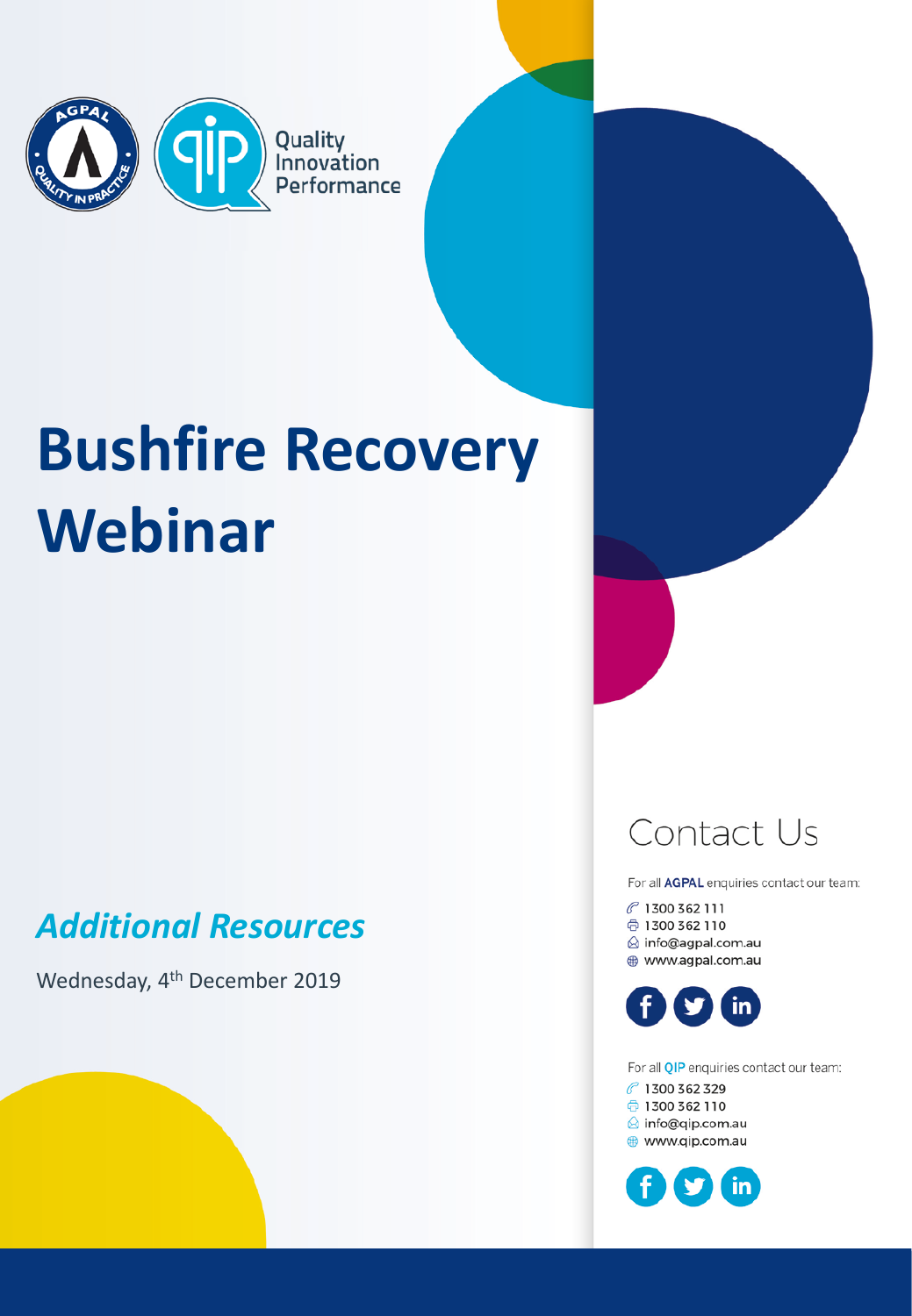### Quality Innovation erformance

### **Contents**

- **Contents**
- **National** resources
- **National** resources continued…
- **Australian Capital Territory** resources
- **New South Wales** resources
- **New South Wales** resources continued…
- **Northern Territory** resources
- **Queensland** resources
- **Queensland** resources continued…
- **South Australian** resources
- **Tasmanian** resources
- **Victorian** resources
- **Victorian** resources continued…
- **14 Western Australian resources**
- **Western Australian** resources continued…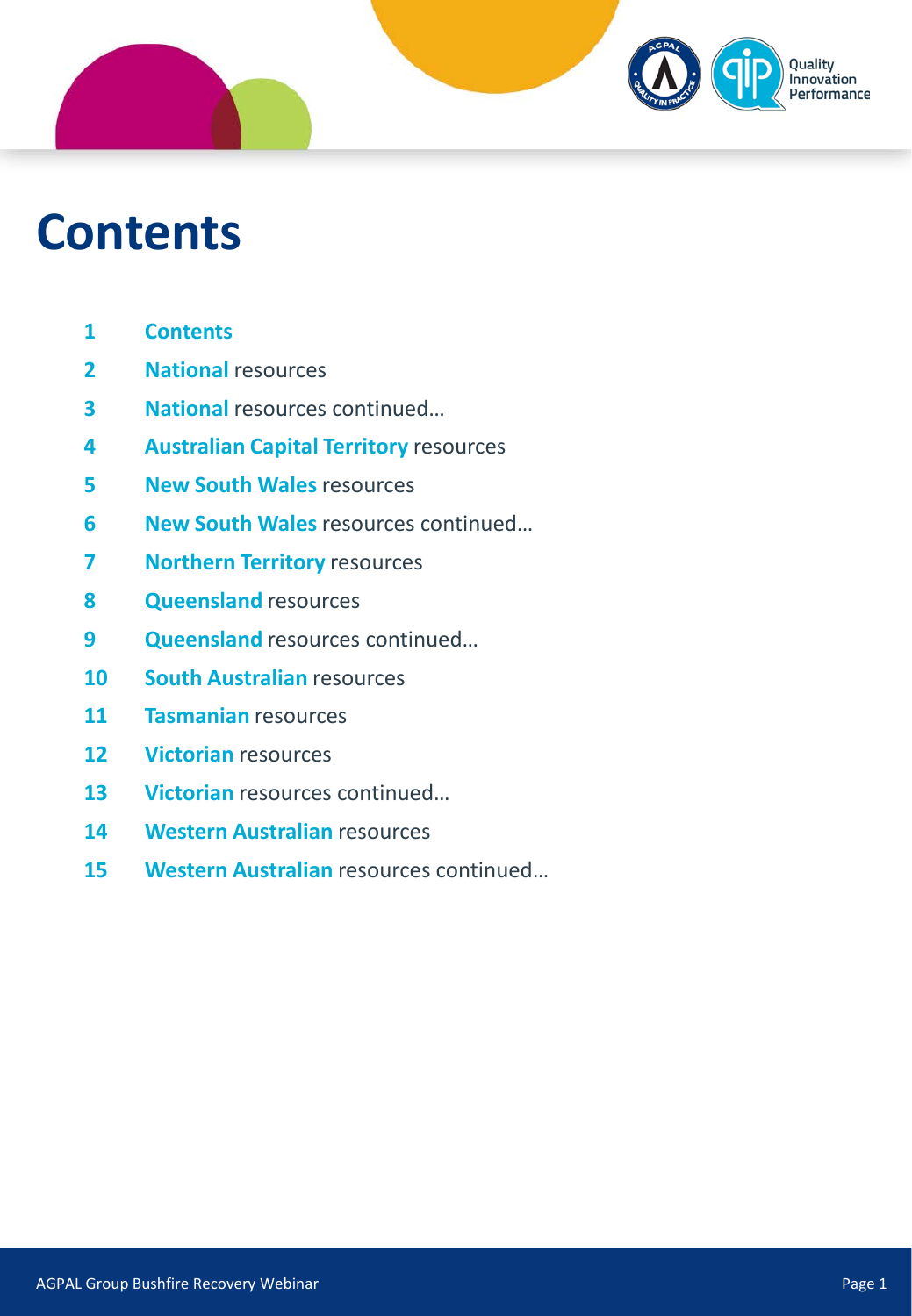

## **National Resources**

**Volunteer Fire Fighters Association** <https://volunteerfirefighters.org.au/>

**Geoscience Australia** What is a bushfire? <https://www.ga.gov.au/scientific-topics/community-safety/bushfire>

#### **Lifeline**

Natural Disaster Support <https://www.lifeline.org.au/about-lifeline/media-centre/natural-disaster-support>

#### **VicHealth**

Community factsheets - Bushfires [https://www2.health.vic.gov.au/emergencies/emergency-type/natural](https://www2.health.vic.gov.au/emergencies/emergency-type/natural-disasters/bushfire-factsheets)disasters/bushfire-factsheets

#### **Phoenix Australia**

Formerly the "Centre of Excellence for Post Traumatic Stress Disorder", set up in response to the Black Saturday bushfires and other crises <https://www.phoenixaustralia.org/resources/ptsd-guidelines/>

#### **The Australian Red Cross**

Great resources for disaster preparedness, during and after [https://www.redcross.org.au/get-help/emergencies/resources-about](https://www.redcross.org.au/get-help/emergencies/resources-about-disasters#recover-from-disasters)disasters#recover-from-disasters

#### **The Queensland Centre for Perinatal and Infant Mental Health**

A suite of free downloadable resources for parents of young children and infants <https://www.childrens.health.qld.gov.au/natural-disaster-recovery/>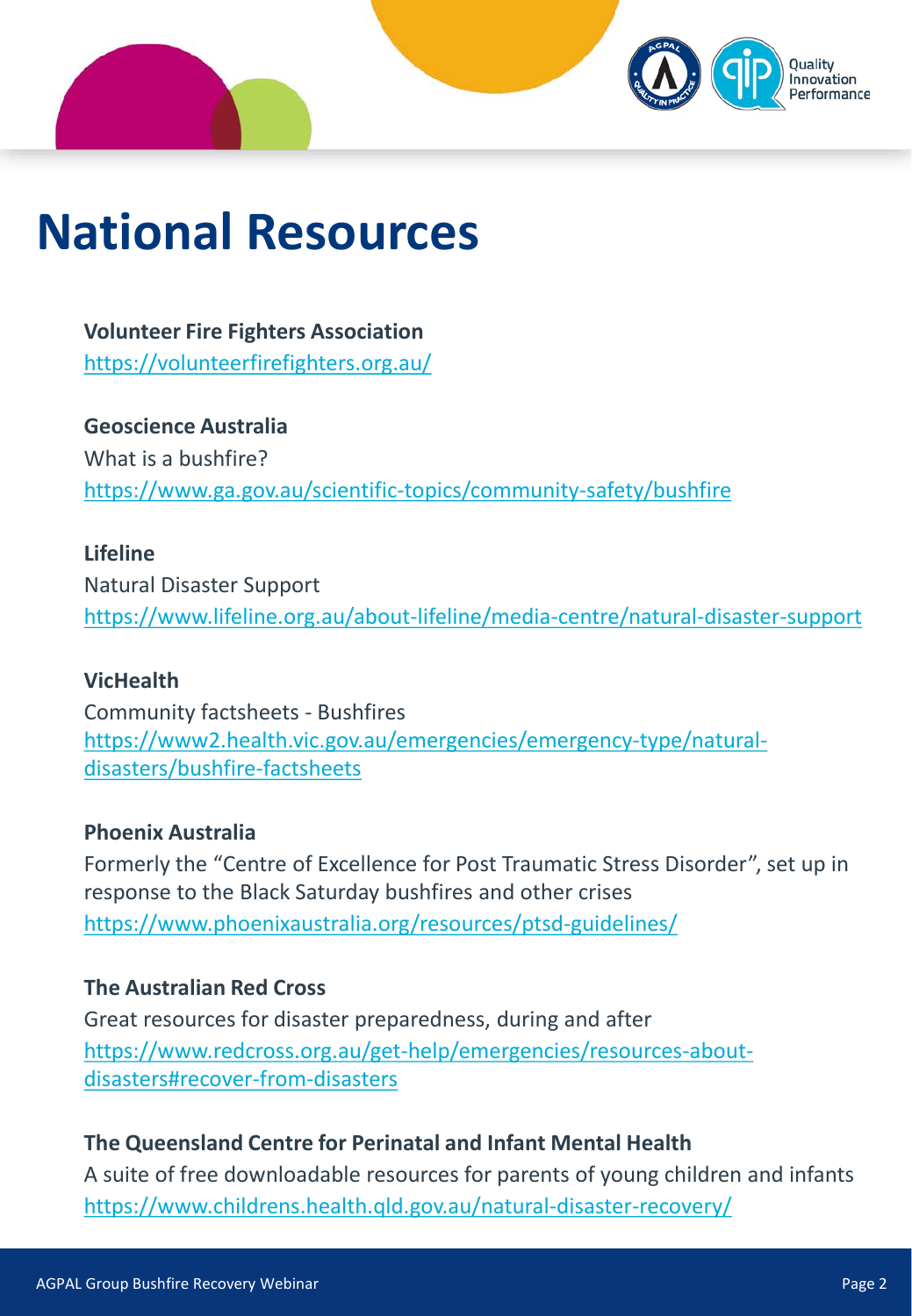

## **National Resources**

### **Phone Numbers**

**Police / Ambulance / Fire 000**

**State Emergency Services (SES) 132 500**

**Police Assistance Line (PAL) 131 444**

**Lifeline 13 11 14**

**Wildlife Hotline 1300 130 372**

**Insurance Council of Australia Disaster Hotline 1800 734 621**

#### **Disaster Welfare Assistance Line 1800 018 444**

*(open to provide information about disaster relief grants for content and structural repairs, available to low income earners with no insurance)*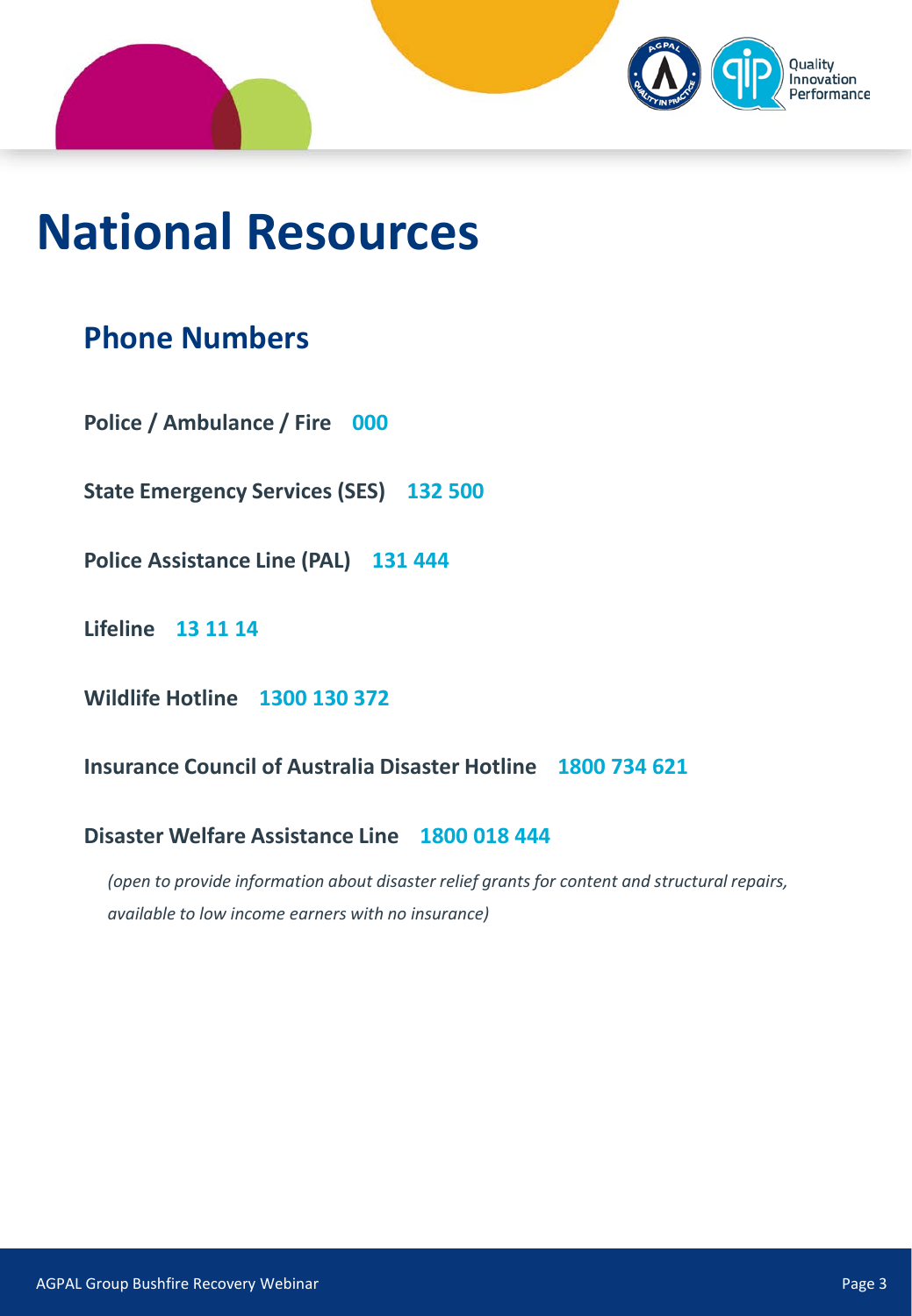

## **Australian Capital Territory**

**ACT Emergency Services Agency** <https://esa.act.gov.au/>

**ACT Emergency Services Agency** Bushfires <https://esa.act.gov.au/cbr-be-emergency-ready/bushfires>

**ACT Emergency Services Agency** Bushfire Ready (downloadable PDF) [https://esa.act.gov.au/sites/default/files/2018-](https://esa.act.gov.au/sites/default/files/2018-12/Bushfire%20Survival%20Plan%202018.pdf) 12/Bushfire%20Survival%20Plan%202018.pdf

**ACT Emergency Services Agency** Rural Fire Service <https://esa.act.gov.au/rural-fire-service>

**ACT Rural Fire Service** live Facebook updates <https://www.facebook.com/ACTRFS/>

**ACT Emergency Services Agency** State Emergency Service <https://esa.act.gov.au/state-emergency-service>

### **Phone Numbers**

**ACT Rural Fire Services 02 6207 8609**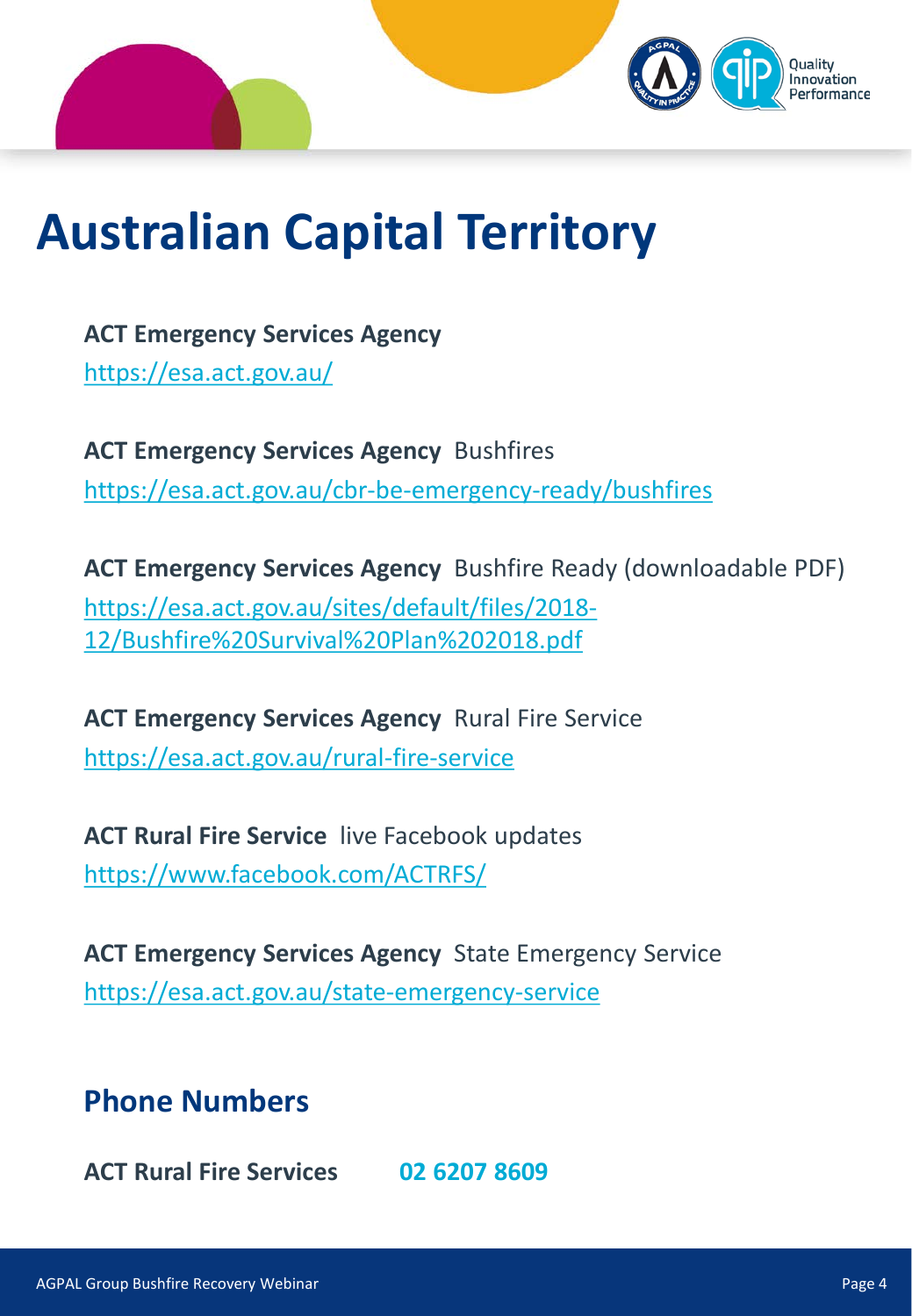

## **New South Wales**

#### **Department of Human Services**

Help for people adversely affected by the bushfires occurring in August, September, October and November 2019 in NSW

[https://www.humanservices.gov.au/individ](https://www.humanservices.gov.au/individuals/services/centrelink/nsw-bushfires-september-2019-australian-government-disaster-recovery-payment) uals/services/centrelink/nsw-bushfiresseptember-2019-australian-governmentdisaster-recovery-payment

#### **NSW Rural Fire Service**

Emergency information https://www.rfs.nsw.gov.au/fire[information/emergency-information](https://www.rfs.nsw.gov.au/fire-information/emergency-information)

**NSW Rural Fire Service**  (live Facebook updates) <https://www.facebook.com/nswrfs>

**NSW Rural Fire Service** (live Twitter updates) <https://twitter.com/nswrfs>

#### **Australian College of Rural & Remote**

**Medicine** Advice for approved pharmacists supplying PBS medicines

https://www.acrrm.org.au/search/findnews/details?id=1920&title=Advice+for+ap proved+pharmacists+supplying+PBS+medic [ines+to+patients+in+areas+affected+by+Qu](https://www.acrrm.org.au/search/find-news/details?id=1920&title=Advice+for+approved+pharmacists+supplying+PBS+medicines+to+patients+in+areas+affected+by+Queensland+and+NSW+Bushfires) eensland+and+NSW+Bushfires

#### **Fire and Rescue New South Wales**

Emergency calls [https://www.fire.nsw.gov.au/page.php?id=](https://www.fire.nsw.gov.au/page.php?id=309) 309

**NSW Rural Fire Service** Bush Fire Plan (downloadable PDF) [https://www.rfs.nsw.gov.au/\\_\\_data/assets/p](https://www.rfs.nsw.gov.au/__data/assets/pdf_file/0017/2933/BushFireSurvivalPlan.pdf) df\_file/0017/2933/BushFireSurvivalPlan.pdf

**NSW Rural Fire Service** Bush Fire Bulletin [https://www.rfs.nsw.gov.au/resources/bush](https://www.rfs.nsw.gov.au/resources/bush-fire-bulletin) -fire-bulletin

**NSW Rural Fire Service** Major Fire Updates [https://www.rfs.nsw.gov.au/about-us/our](https://www.rfs.nsw.gov.au/about-us/our-districts/mia/fire-information/major-fire-updates)districts/mia/fire-information/major-fireupdates

#### **Nepean Blue Mountains PHN**

Planning for Disaster Management (downloadable PDF)

[https://www.nbmphn.com.au/Resources/A](https://www.nbmphn.com.au/Resources/About/268_0618-DisasterPlanning_F.aspx) bout/268\_0618-DisasterPlanning\_F.aspx

**NSW Government** Mental Health support for bush fire affected residents

https://nnswlhd.health.nsw.gov.au/blog/20 [19/10/17/mental-health-support-for-bush](https://nnswlhd.health.nsw.gov.au/blog/2019/10/17/mental-health-support-for-bush-fire-affected-residents/)fire-affected-residents/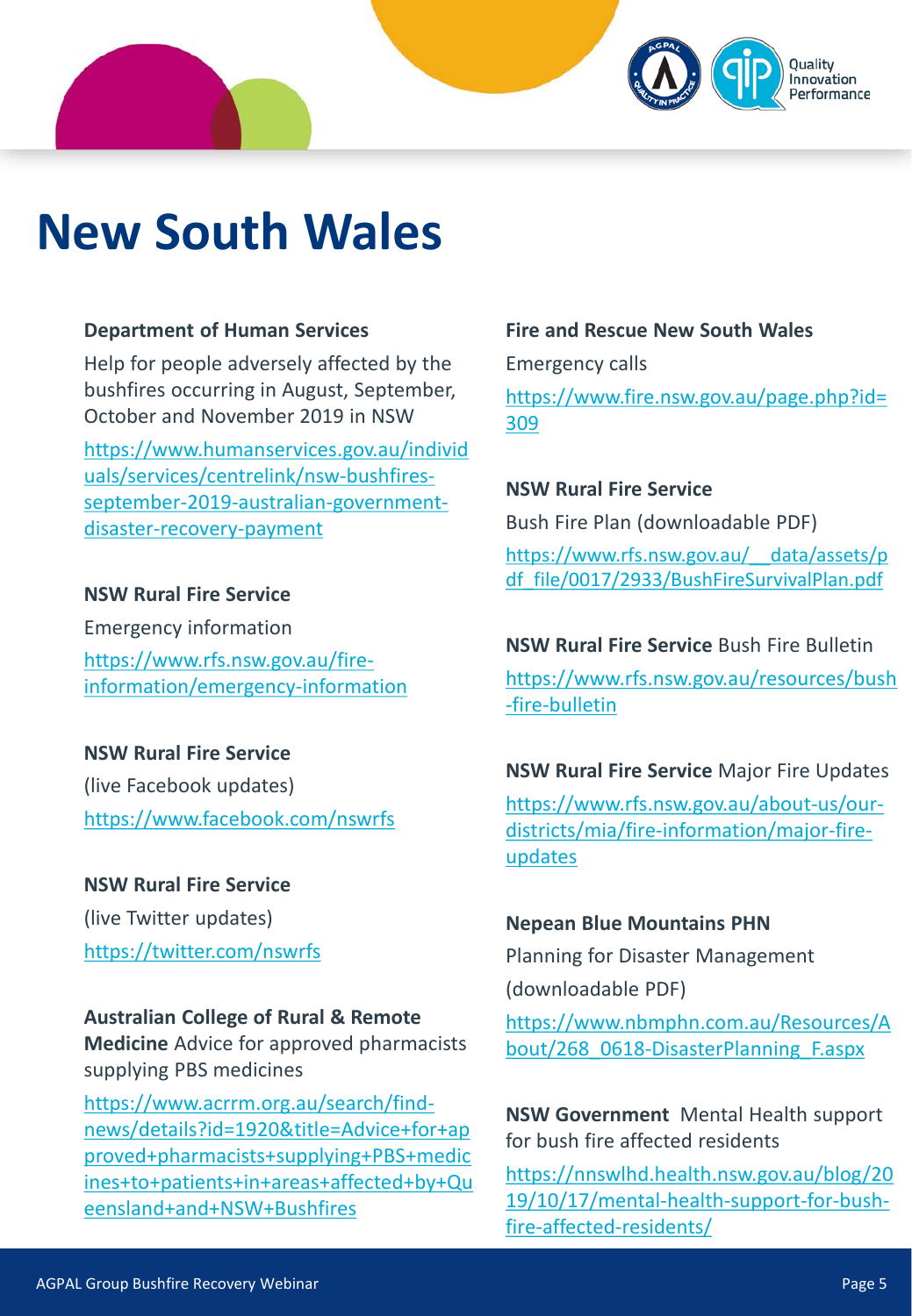

## **New South Wales continued…**

### **Phone Numbers**

**Bush Fire Information Line 1800 679 737 NSW Family and Community Services 1300 468 746 NSW Farmers 1300 794 000 Health Asthma Australia 1800 278 462 NSW Health 1300 066 055**

#### **Animals**

**WIRES 1300 094 737 RSPCA 02 6282 8300**

#### **Utilities**

**Sydney Water 13 20 90 Integral Energy 133 753 Energy Australia 131 502 Endeavour Energy 131 003 AGL 131 245 Jemena Gas Networks 131 909 Ausgrid 131 388 Essential Energy 132 080 AGL Sydney Hot Water Emergency 131 766**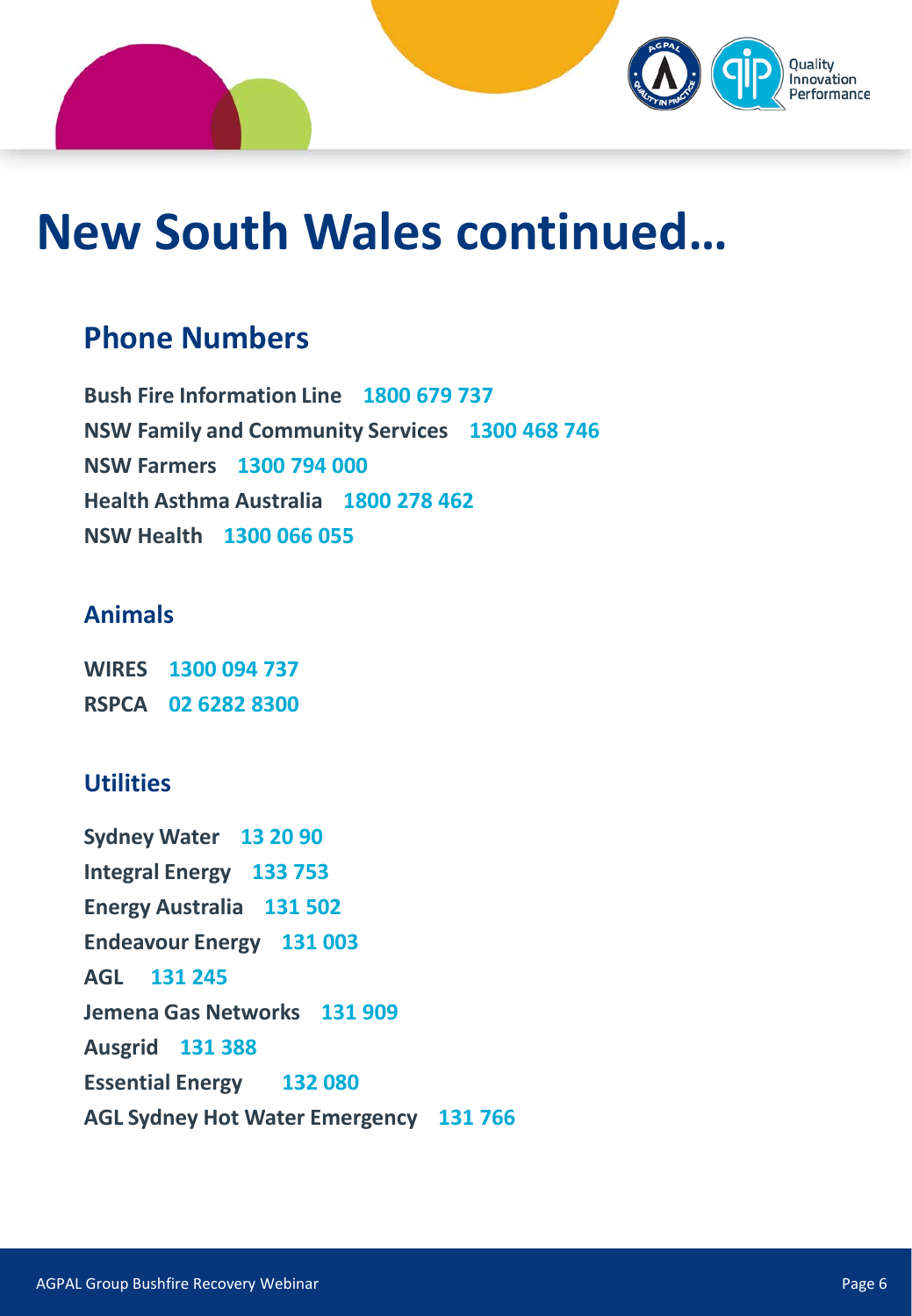## **Northern Territory**

**NT Police, Fire and Emergency Services** <https://www.pfes.nt.gov.au/>

**NT Police, Fire and Emergency Services** NT Fire and Rescue Service [https://www.pfes.nt.gov.au/fire-and](https://www.pfes.nt.gov.au/fire-and-rescue-service)rescue-service

**NT Fire and Rescue Service** Fire Incident Map [https://www.pfes.nt.gov.au/fire-and](https://www.pfes.nt.gov.au/fire-and-rescue-service/fire-incident-map)rescue-service/fire-incident-map

**Northern Territory Government** NT Fire Map <https://www.pfes.nt.gov.au/incidentmap/>

**Northern Territory Government** Bushfire information and management [https://denr.nt.gov.au/bushfire](https://denr.nt.gov.au/bushfire-information-and-management)information-and-management

**Northern Territory Government** Survival Plan [https://securent.nt.gov.au/prepare-for](https://securent.nt.gov.au/prepare-for-an-emergency/bushfires/survival-plans)an-emergency/bushfires/survival-plans

**Northern Territory Government** Rural Property Bushfire Planning Guide (downloadable PDF) https://denr.nt.gov.au/ data/assets/pdf file/0010/695071/Rural-Property-Bushfire-Planning-Guide.pdf

**Northern Territory Government** Bushfires NT <https://denr.nt.gov.au/about/bushfires-nt>

**Bushfires NT** (live Facebook updates) <https://www.facebook.com/BushfiresNT/>

**Northern Territory**  Cattlemen's Association Bushfires https://www.ntca.org.au/our[focus/resources/land/bushfires](https://www.ntca.org.au/our-focus/resources/land/bushfires)

### **Phone Numbers**

**NT Fire and Rescue Service 08 8999 3473**

**Police Assistance 131 444**

**Power and Water 1800 245 090**

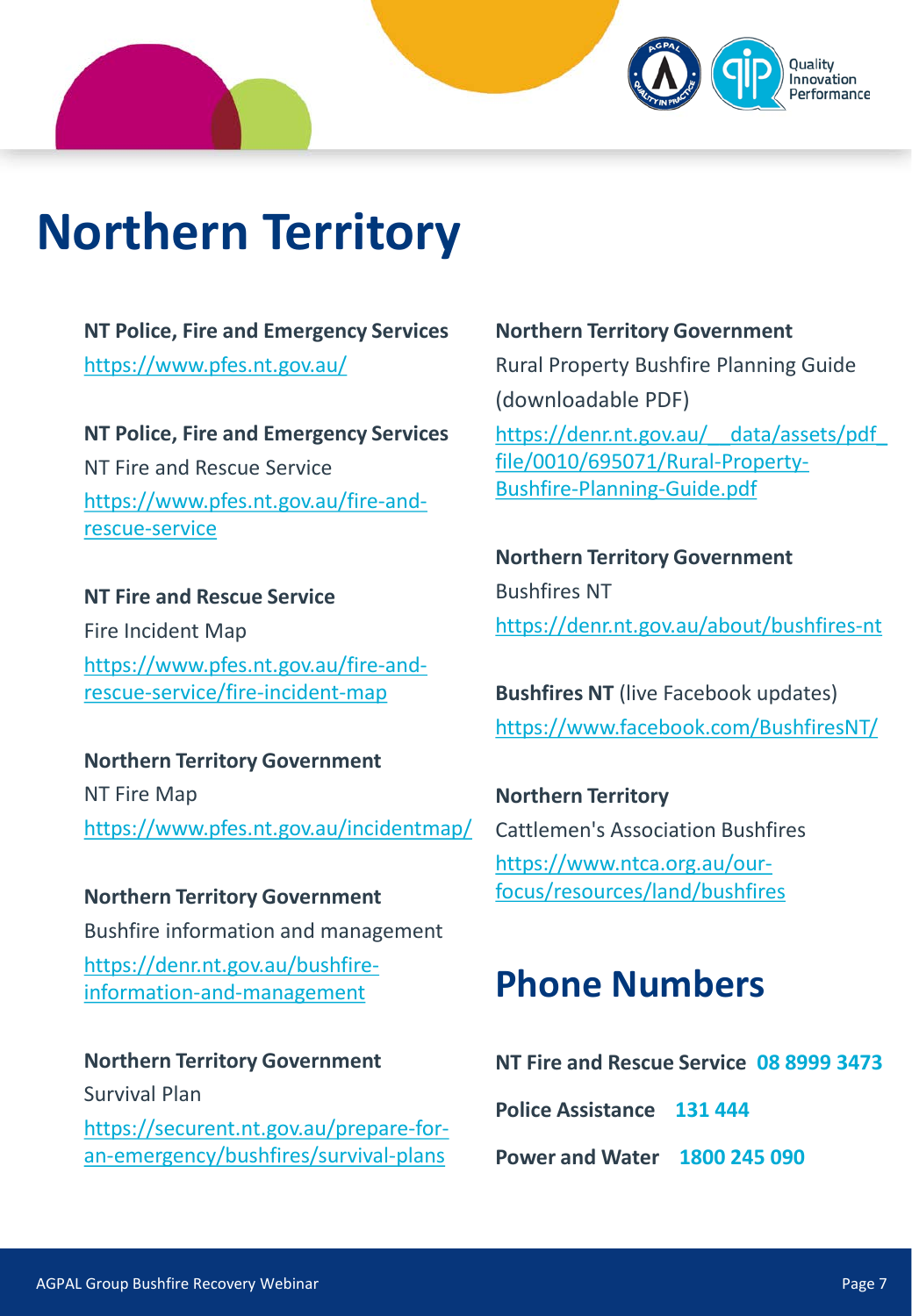## **Queensland**

#### **Queensland Fire and Emergency**

[https://www.qfes.qld.gov.au/Pages/defa](https://www.qfes.qld.gov.au/Pages/default.aspx) ult.aspx

#### **Rural Fire Service**

State of Emergency Declared [https://www.ruralfire.qld.gov.au/Pages/S](https://www.ruralfire.qld.gov.au/Pages/State-of-Fire-Emergency-Declared.aspx) tate-of-Fire-Emergency-Declared.aspx

**Rural Fire Service** Prepare for bushfire season [https://www.ruralfire.qld.gov.au/BushFir](https://www.ruralfire.qld.gov.au/BushFire_Safety/Pages/Prepare-for-bushfire-season.aspx) e\_Safety/Pages/Prepare-for-bushfireseason.aspx

#### **Queensland Government**

Disaster website with links to resources [https://www.qld.gov.au/emergency/deali](https://www.qld.gov.au/emergency/dealing-disasters) ng-disasters

#### **Queensland Government**

Disaster Management [https://www.disaster.qld.gov.au/Warning](https://www.disaster.qld.gov.au/Warnings/Pages/default.aspx) s/Pages/default.aspx

**Queensland Government** Fire and emergency [https://www.qld.gov.au/emergency/eme](https://www.qld.gov.au/emergency/emergencies-services/response/fire-rescue) rgencies-services/response/fire-rescue

**Queensland Fire and Emergency Services**

Emergency Planning [https://www.qfes.qld.gov.au/planning/Pa](https://www.qfes.qld.gov.au/planning/Pages/default.aspx) ges/default.aspx

novation

**Rural Fire Service** (Current Bushfires) [https://www.ruralfire.qld.gov.au/map/Pa](https://www.ruralfire.qld.gov.au/map/Pages/default.aspx) ges/default.aspx

**Queensland Fire and Emergency Services**  (live Twitter updates) <https://twitter.com/qldfes?lang=en>

**Queensland Fire and Emergency Services**  (live Facebook updates) [https://www.facebook.com/QldFireandE](https://www.facebook.com/QldFireandEmergencyServices/) mergencyServices/

#### **Queensland Government**

Bushfire smoke and your health https://www.qld.gov.au/health/stayinghealthy/environmental/after-a[disaster/bushfires/bushfire-smoke-and](https://www.qld.gov.au/health/staying-healthy/environmental/after-a-disaster/bushfires/bushfire-smoke-and-your-health)your-health

#### **North Queensland PHN**

Bushfire health information [https://www.nqphn.com.au/bushfire](https://www.nqphn.com.au/bushfire-health-information/)health-information/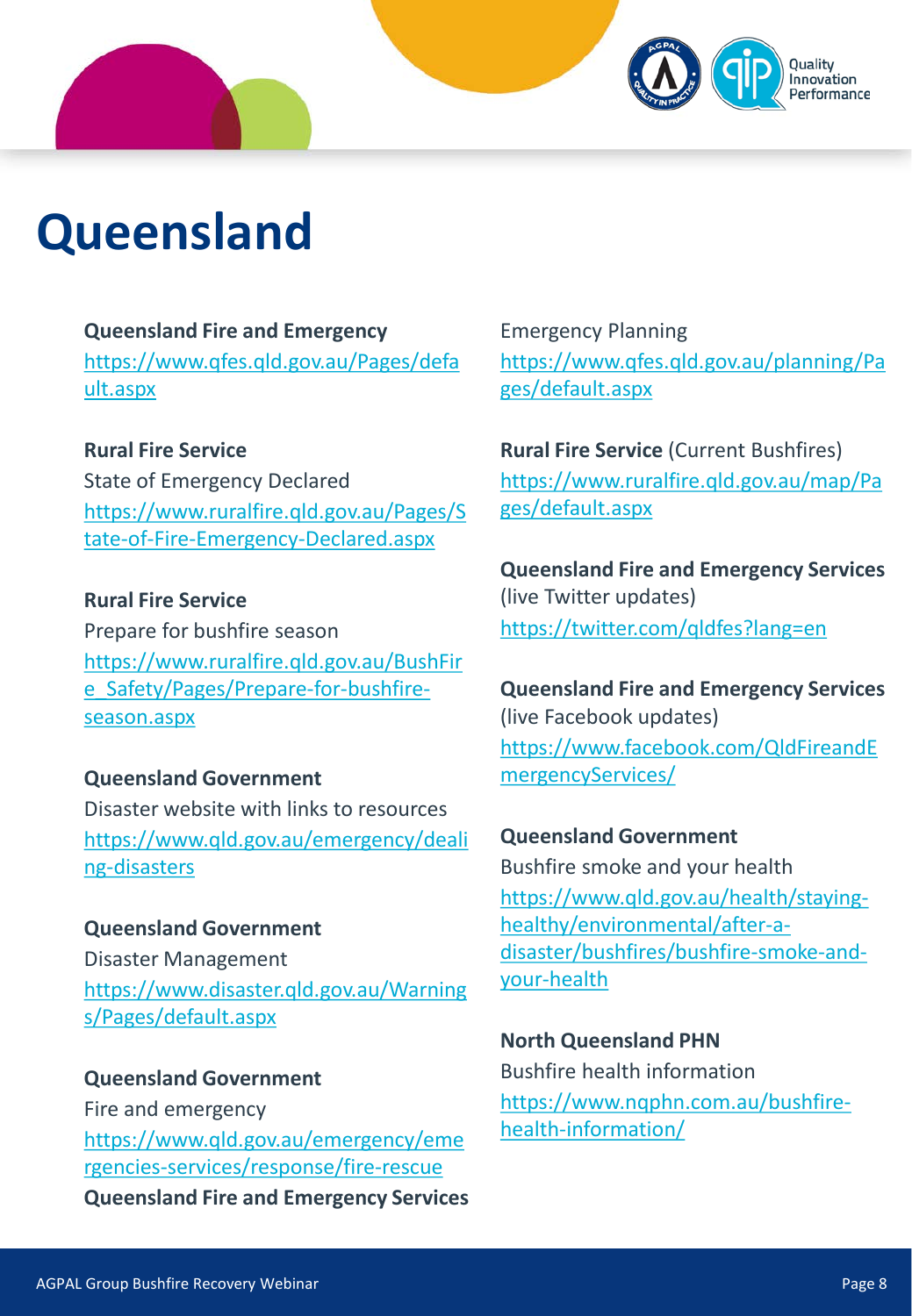

## **Queensland continued…**

### **Phone Numbers**

**SES 132 500**

**Road conditions and closures 13 19 40**

### **Utilities**

**Energex 13 19 62**

**Ergon Energy 13 16 70**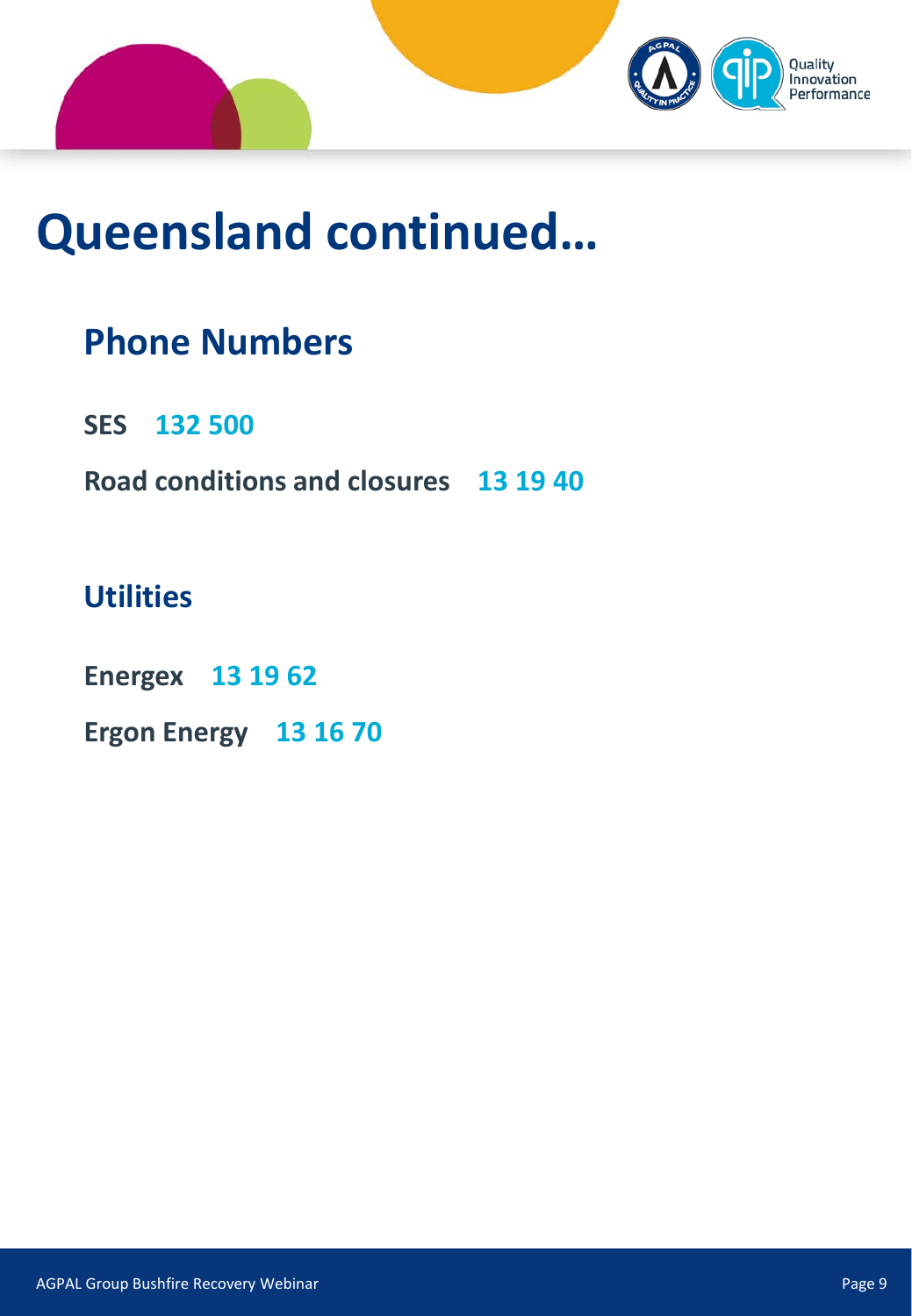

## **South Australia**

**South Australia Country Fire Service** Be Bushfire Ready <https://www.cfs.sa.gov.au/bebushfireready/index.html>

**South Australia Country Fire Service** <https://www.cfs.sa.gov.au/site/home.jsp>

**South Australia State Emergency Service** <https://www.ses.sa.gov.au/site/home.jsp>

**South Australia Country Fire Service** 5 Minute Bush Fire Plan [https://www.cfs.sa.gov.au/site/prepare\\_for\\_a\\_fire/5\\_minute\\_bushfire\\_plan.jsp](https://www.cfs.sa.gov.au/site/prepare_for_a_fire/5_minute_bushfire_plan.jsp)

**South Australia Country Fire Service** Building Fire Safety [https://www.cfs.sa.gov.au/site/prepare\\_for\\_a\\_fire/building\\_fire\\_safety.jsp](https://www.cfs.sa.gov.au/site/prepare_for_a_fire/building_fire_safety.jsp)

**South Australia Metropolitan Fire Service** <http://www.mfs.sa.gov.au/site/home.jsp>

**South Australian Government** Bushfire Emergencies and Safety <https://www.sa.gov.au/topics/emergencies-and-safety/types/bushfire>

#### **Phone Numbers**

**Bushfire Information Hotline 1300 362 361**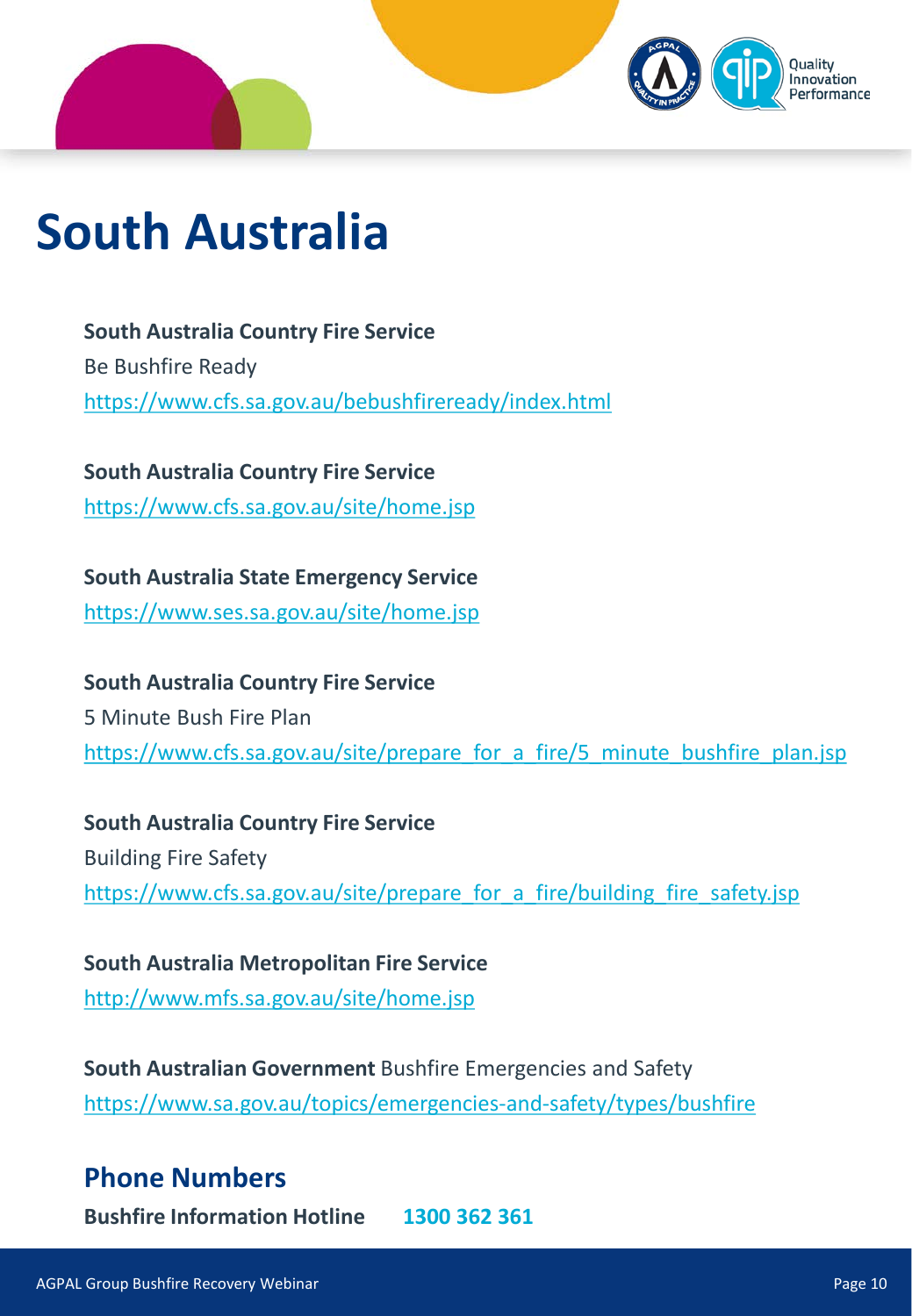## **Tasmania**

**Tasmania Fire Service** <http://www.fire.tas.gov.au/Show?pageId=colHome>

**Tasmania Fire Service** Alerts List <http://www.fire.tas.gov.au/Show?pageId=colCurrentBushfires>

**Tasmania Fire Service** Bushfire Map <http://www.fire.tas.gov.au/Show?pageId=colGMapBushfires>

#### **Tasmania Fire Service**

Bushfire Survival Plan <http://www.fire.tas.gov.au/Show?pageId=colbushfirePrepareActSurvive>

**State Emergency Service (SES)** Tasmania <https://www.ses.tas.gov.au/>

### **Phone Numbers**

**Tasmania Fire Service Info Line 1800 000 699**

nnovation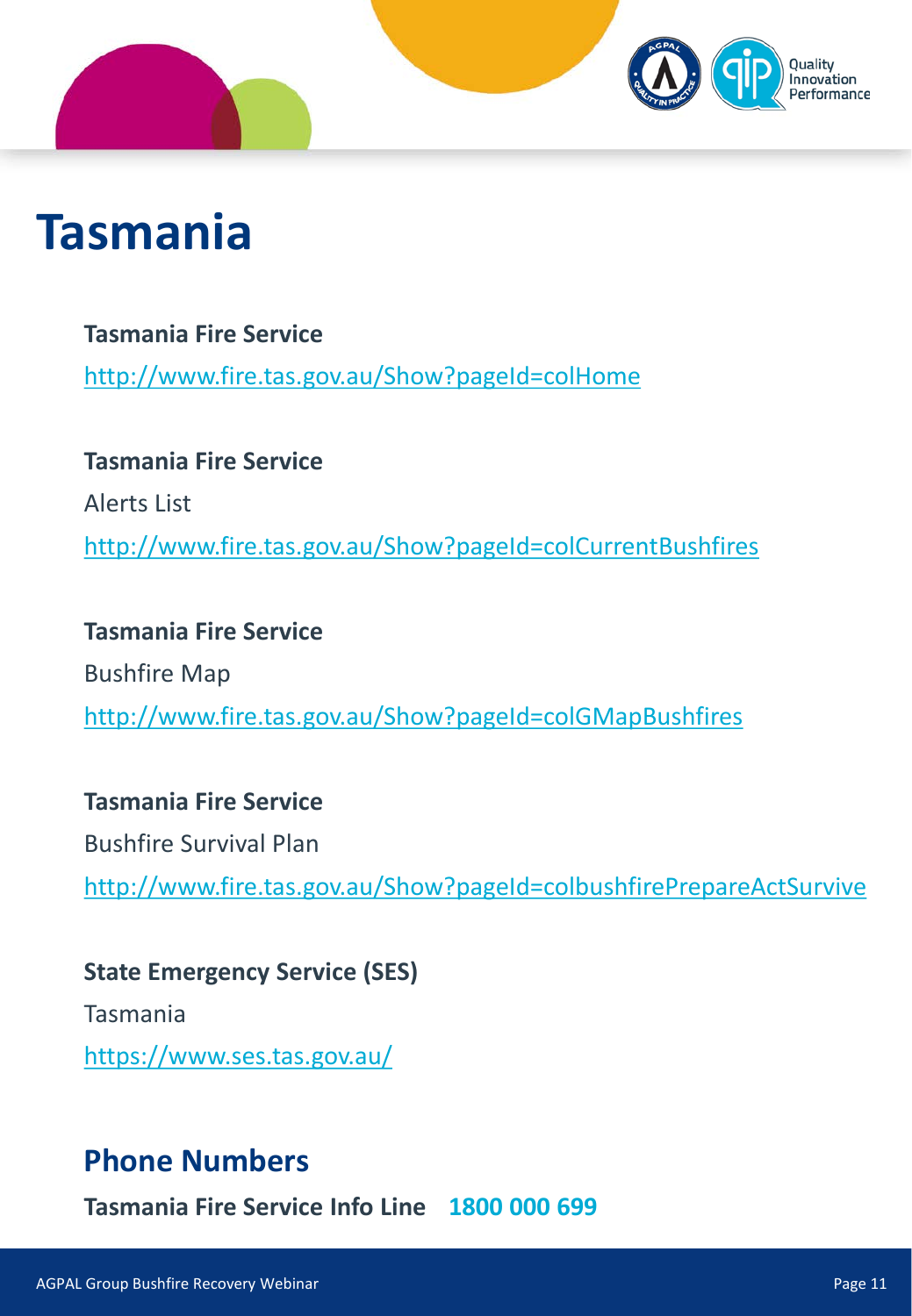## **Victoria**

**Country Fire Australia Plan and Prepare** <https://www.cfa.vic.gov.au/plan-prepare>

#### **Country Fire Australia**

Total Fire Bans and ratings https://www.cfa.vic.gov.au/warnings[restrictions/total-fire-bans-and-ratings/](https://www.cfa.vic.gov.au/warnings-restrictions/total-fire-bans-and-ratings/)

**VIC Emergency** Prepare and Get Ready [http://emergency.vic.gov.au/prepare/#under](http://emergency.vic.gov.au/prepare/#understanding-warnings) standing-warnings

**VIC Emergency** Incidents and Warnings <https://www.emergency.vic.gov.au/respond/>

#### **Windermere Bush Fire Recovery**

Support Program https://www.windermere.org.au/services/bu [nyip-gippsland-bush-fire-recovery-support](https://www.windermere.org.au/services/bunyip-gippsland-bush-fire-recovery-support-program)program

**Victoria State Emergency Service Warnings** https://www.ses.vic.gov.au/warnings?OpenD ocument&1=05- [Current+Emergency+Information~&2=~&3=~](https://www.ses.vic.gov.au/warnings?OpenDocument&1=05-Current+Emergency+Information%7E&2=%7E&3=%7E)

**Country Fire Australia Fire Ready Kit** [https://www.cfa.vic.gov.au/plan-prepare/fire](https://www.cfa.vic.gov.au/plan-prepare/fire-ready-kit/)ready-kit/

**Country Fire Australia** Emergency Hotline [https://www.cfa.vic.gov.au/contact/vicemerg](https://www.cfa.vic.gov.au/contact/vicemergency-hotline) ency-hotline

**Emergency Management Victoria** <https://www.emv.vic.gov.au/>

**VIC Emergency** Relief and Recovery [http://emergency.vic.gov.au/relief/#bunyip\\_fi](http://emergency.vic.gov.au/relief/#bunyip_fires) res

novation

**Country Fire Australia** Your Guide to Survival (downloadable PDF) [https://www.cfa.vic.gov.au/documents/2014](https://www.cfa.vic.gov.au/documents/20143/50918/Your-Guide-to-Survival-V4_WEB.pdf/cccfc951-b955-7237-7839-32a270656332) 3/50918/Your-Guide-to-Survival-V4\_WEB.pdf/cccfc951-b955-7237-7839- 32a270656332

#### **Country Fire Australia**

Your Guide to Property Preparation (downloadable PDF) https://www.cfa.vic.gov.au/documents/2014 3/71585/Your-Guide-to-Property-Preparation WEB.pdf/a0cfdac9-99ca-48e6d36f-b3a5ef9c6a9c

#### **Country Fire Australia**

Practical Bushfire Planning Workshops https://www.cfa.vic.gov.au/plan[prepare/practical-bushfire-planning](https://www.cfa.vic.gov.au/plan-prepare/practical-bushfire-planning-workshops)workshops

#### **Forest Fire Management Victoria**

Warnings, bushfires and incidents [https://www.ffm.vic.gov.au/warnings](https://www.ffm.vic.gov.au/warnings-bushfires-and-incidents)bushfires-and-incidents

#### **Victorian Farmers Federation**

Bushfire Emergency Phone Numbers (downloadable PDF) [http://www.vff.org.au/vff/Documents/12080](http://www.vff.org.au/vff/Documents/120802%20Fire%20magnet.pdf) 2%20Fire%20magnet.pdf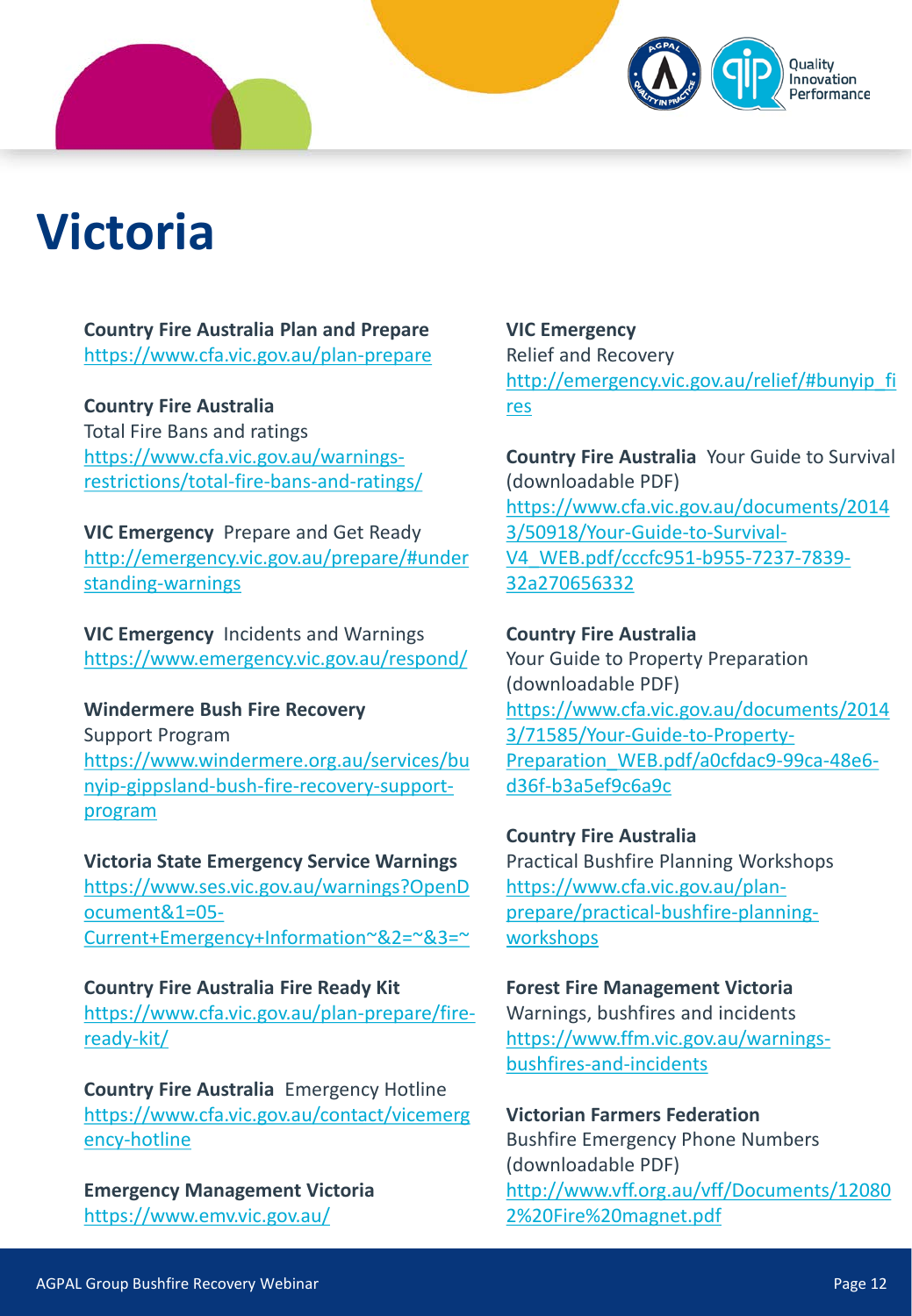![](_page_13_Picture_0.jpeg)

## **Victoria continued…**

### **Phone Numbers**

**Victorian Bushfire Information Line 1800 240 667**

**VIC Emergency Hotline 1800 226 226**

### **Utilities**

**Powercor Australia 13 24 12**

**Ausnet 13 17 99**

**CitiPower 13 12 80**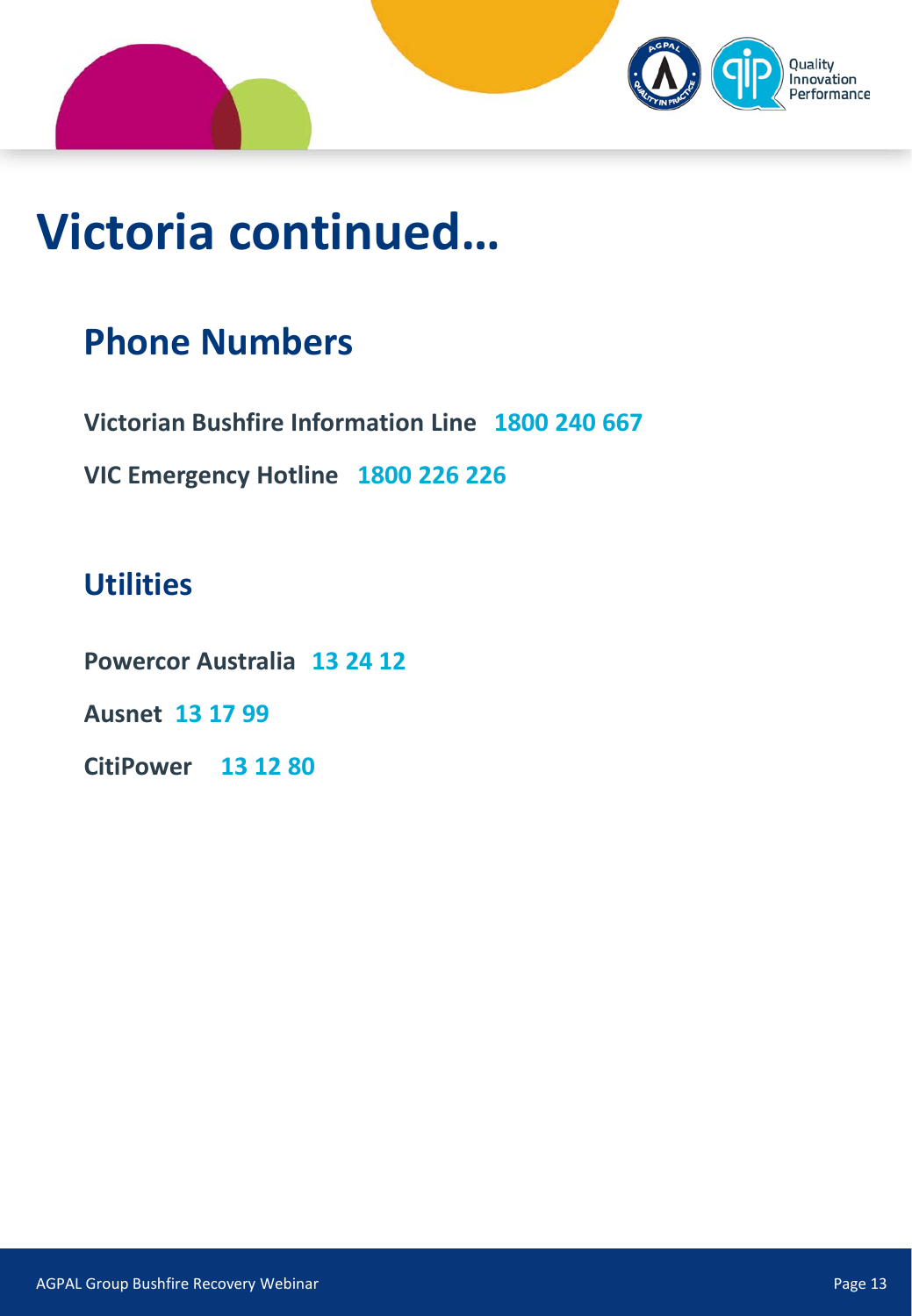![](_page_14_Picture_0.jpeg)

## **Western Australia**

**My Fire Watch** <https://myfirewatch.landgate.wa.gov.au/>

**EmergencyWA** Warnings and Incidents <https://www.emergency.wa.gov.au/>

**EmergencyWA** Prepare <https://www.dfes.wa.gov.au/emergencywa/prepare.html>

**Western Australia Bushfire Information** (live Facebook updates) <https://www.facebook.com/WABFI/>

**Department Fire and Emergency Services** Bushfire <https://www.dfes.wa.gov.au/safetyinformation/fire/bushfire/Pages/default.aspx>

**Department Fire and Emergency Services** Rural Fire Division <https://www.dfes.wa.gov.au/newsandmedia/rfd/Pages/default.aspx>

**Bushfire Front** A rural fire service for WA <https://www.bushfirefront.org.au/a-rural-fire-service-for-wa/>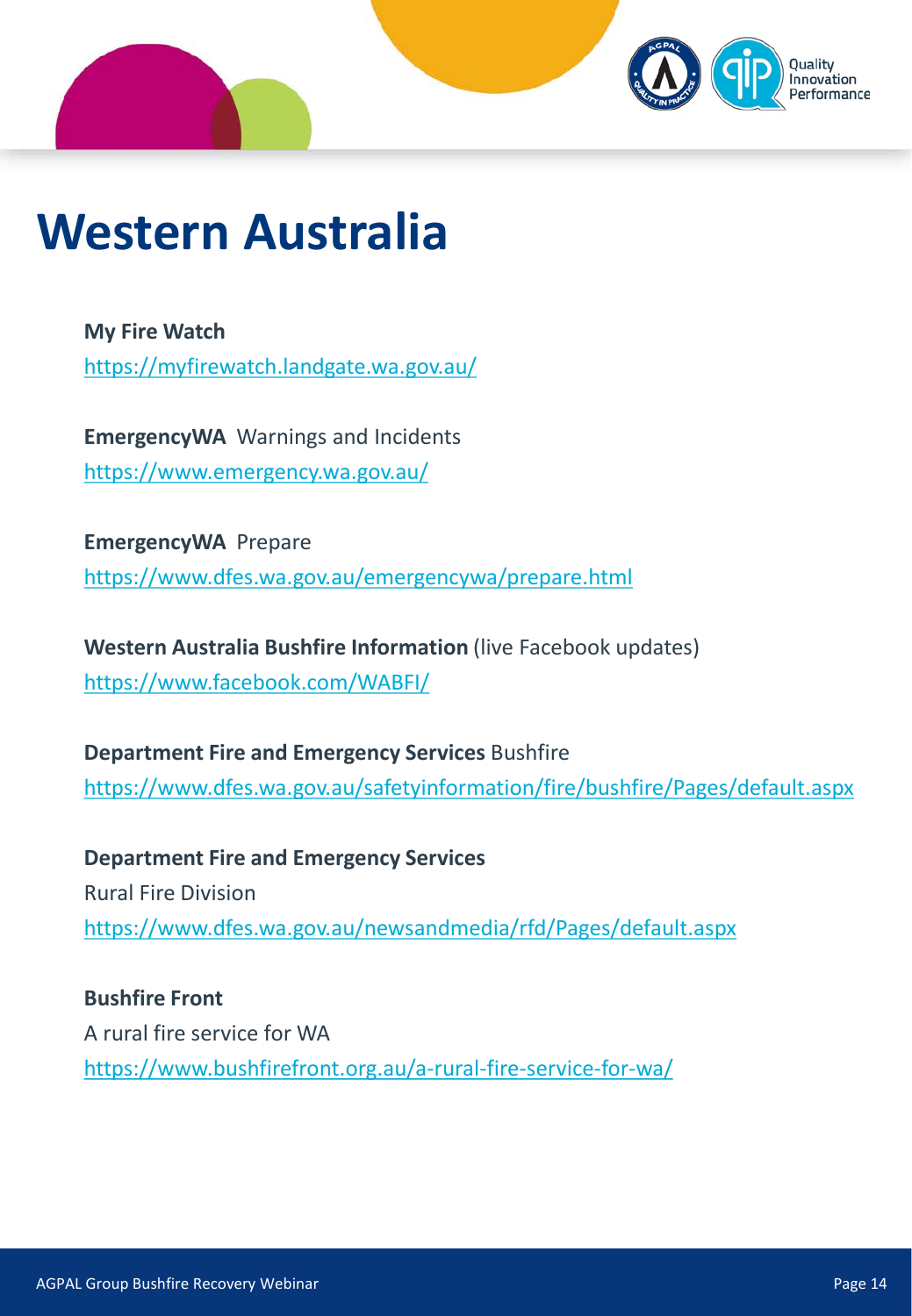![](_page_15_Picture_0.jpeg)

## **Western Australia continued…**

### **Phone Numbers**

**State Emergency Service (SES) 132 500 Department of Fire and Emergency Services Information Line 13 3337 or 08 9395 9300 Anglicare Emergency Relief Western Australia 1300 11 44 46 Fremantle 08 9325 7033 Girrawheen 08 9247 9705 Western Australia Natural Disaster Relief and Recovery Australia 08 6551 403 SES Emergency Assistance 132 500**

#### **Utilities**

**Western Power 13 13 51 Horizon Power 132 351 ATCO Gas 13 13 52 Water Corporation 13 13 75**

#### **Animals**

**RSPCA (WA) 08 9209 9300 Wild Care Helpline 08 9474 9055**